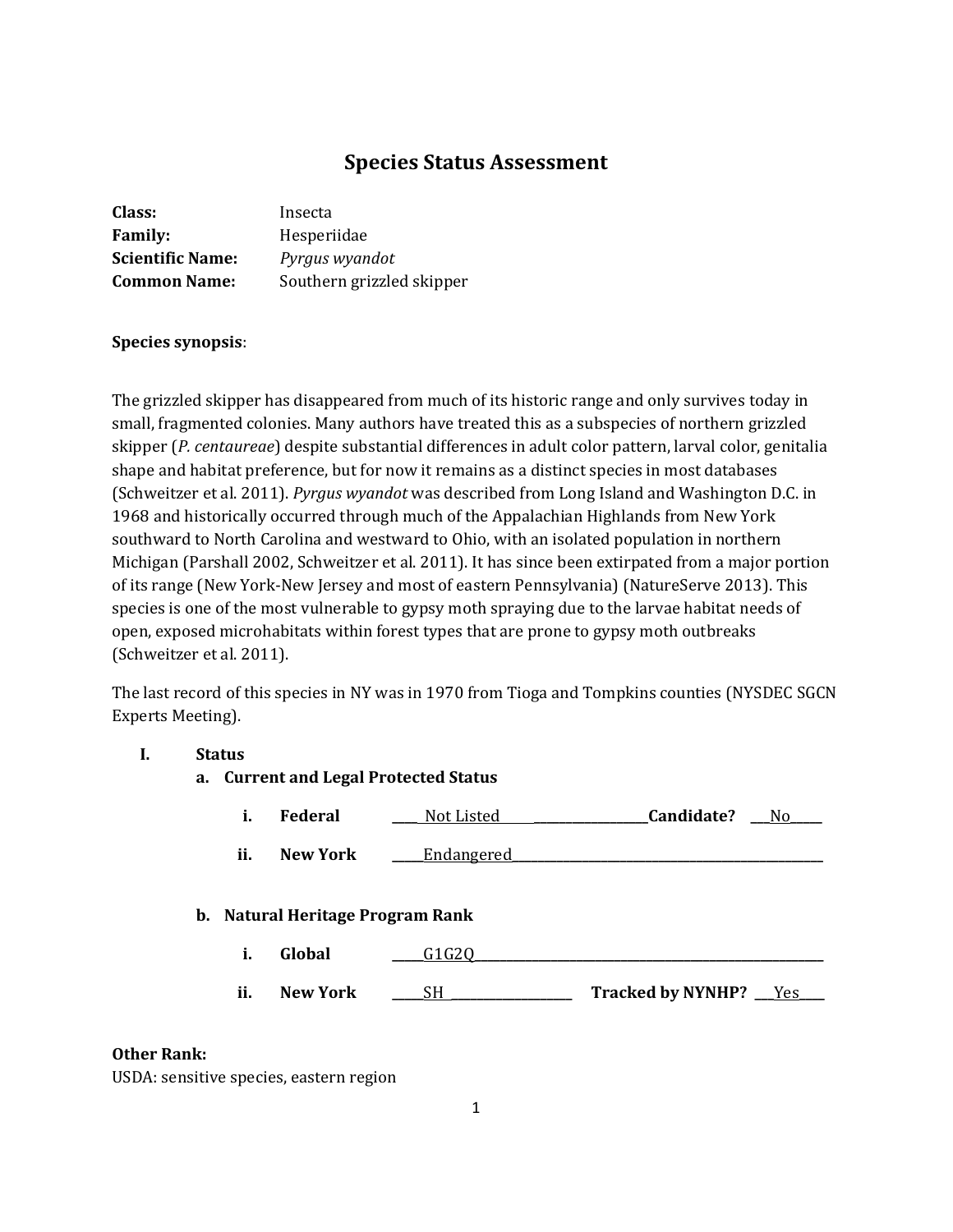#### **Status Discussion:**

A G1 global status of Critically Imperiled is warranted due to the fact that this species is extant in only about 13% of counties with records from the 1990s in Pennsylvania, Maryland, West Virginia, Virginia, and Ohio (NatureServe 2013). The Q rank indicates uncertainty that the southern grizzled skipper is a full species rather than a subspecies of *Pyrgus centaureae* (Schweitzer et al. 2011). It is considered historic, extirpated, imperiled or critically imperiled range-wide and as of 2010 all state ranks are SH, S1 or S1S2 (NatureServe 2013). Maryland, New York, and Ohio all list this species as state endangered while its status in Virginia is threatened. It was proposed as a candidate species for listing on the Endangered Species Act, but since 1994 has had no official status with the U.S. Fish and Wildlife Service (Parshall 2002).

## **II. Abundance and Distribution Trends**

#### **a. North America**

| i. Abundance      |                                                                                                                                                                                                                                                                                                                                              |
|-------------------|----------------------------------------------------------------------------------------------------------------------------------------------------------------------------------------------------------------------------------------------------------------------------------------------------------------------------------------------|
|                   |                                                                                                                                                                                                                                                                                                                                              |
| ii. Distribution: |                                                                                                                                                                                                                                                                                                                                              |
|                   |                                                                                                                                                                                                                                                                                                                                              |
| Severe decline    |                                                                                                                                                                                                                                                                                                                                              |
| b. Regional       |                                                                                                                                                                                                                                                                                                                                              |
| i. Abundance      |                                                                                                                                                                                                                                                                                                                                              |
|                   |                                                                                                                                                                                                                                                                                                                                              |
| ii. Distribution: |                                                                                                                                                                                                                                                                                                                                              |
|                   |                                                                                                                                                                                                                                                                                                                                              |
|                   |                                                                                                                                                                                                                                                                                                                                              |
|                   | <u>X</u> declining ____increasing ___________stable _____unknown<br>Time frame considered: 1985 - present<br><u>X</u> declining ____increasing _______stable ______unknown<br>Regional Unit Considered: ______ Region 5 - Northeast ____________________<br>Time Frame Considered: _______1985 - present ___________________________________ |

**Severe decline**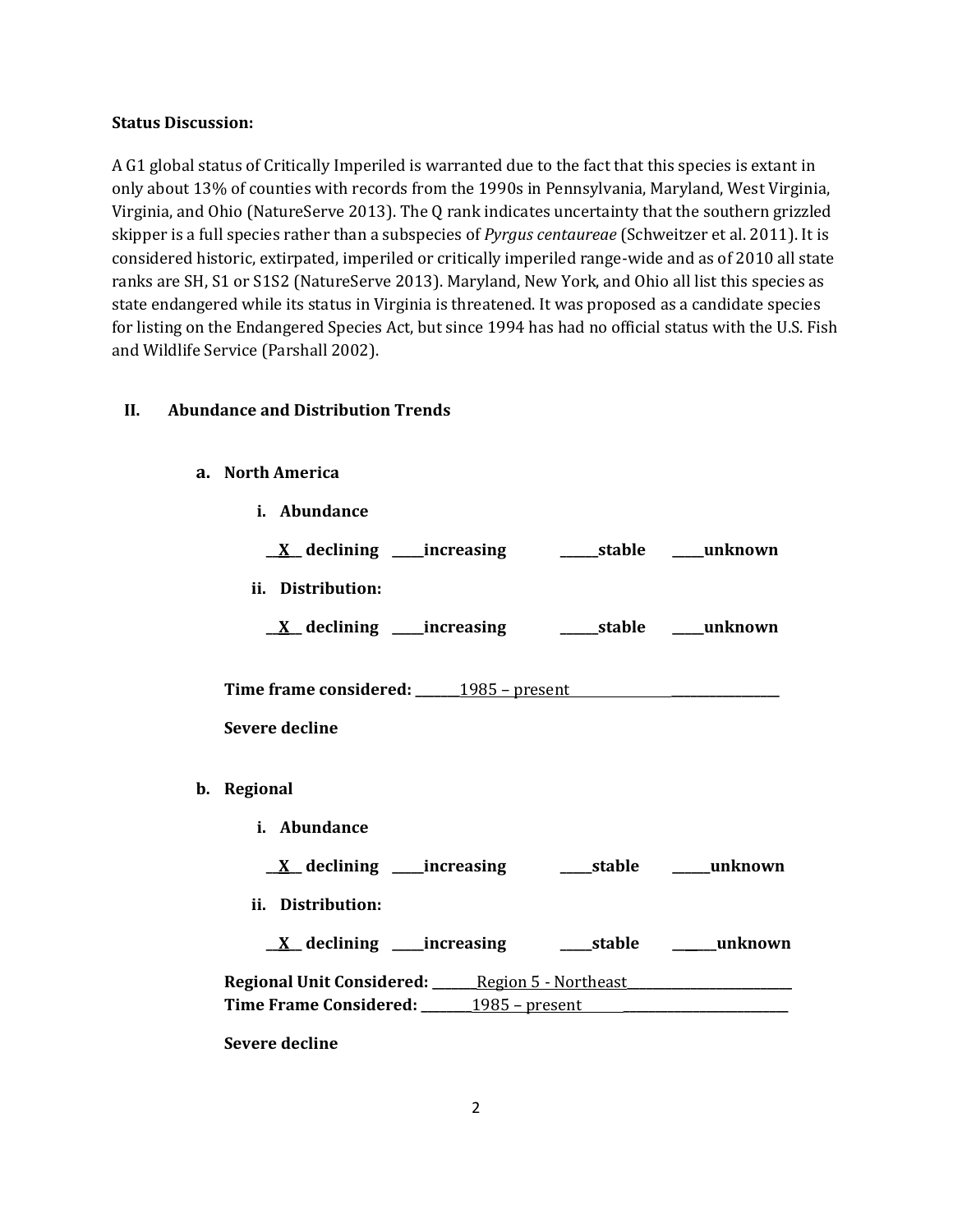**c. Adjacent States and Provinces**

| <b>CONNECTICUT</b>                                                               | Not Present $X$   | No data $\_\_\_\_\_\_\_\_\_\_\$          |
|----------------------------------------------------------------------------------|-------------------|------------------------------------------|
| <b>MASSACHUSETTS</b>                                                             | Not Present $X$   | No data $\_\_\_\_\_\_\_\_\_\_\_\_\_\_\_$ |
| <b>QUEBEC</b>                                                                    | Not Present $X$   | No data ______                           |
| <b>VERMONT</b>                                                                   | Not Present $X$   | No data ______                           |
| <b>ONTARIO</b>                                                                   | Not Present $X$   | No data $\_\_\_\_\_\_\_\_\_\_\_\$        |
|                                                                                  |                   |                                          |
| <b>NEW JERSEY</b>                                                                | Not Present _____ | No data $X$                              |
| i. Abundance                                                                     |                   |                                          |
| $\frac{1}{\sqrt{2}}$ declining ____ increasing ____ stable $\frac{X}{X}$ unknown |                   |                                          |
| ii. Distribution:                                                                |                   |                                          |
| __ declining ___ increasing ___ stable __ X_unknown                              |                   |                                          |
|                                                                                  |                   |                                          |
| PENNSYLVANIA                                                                     |                   |                                          |
| i. Abundance                                                                     |                   |                                          |
| <u>X</u> declining ____increasing ______stable ____unknown                       |                   |                                          |
| ii. Distribution:                                                                |                   |                                          |
| <u>X</u> declining ____increasing ______stable _____unknown                      |                   |                                          |
| Time frame considered: Severe decline from 1985 - present                        |                   |                                          |
|                                                                                  |                   |                                          |
|                                                                                  |                   |                                          |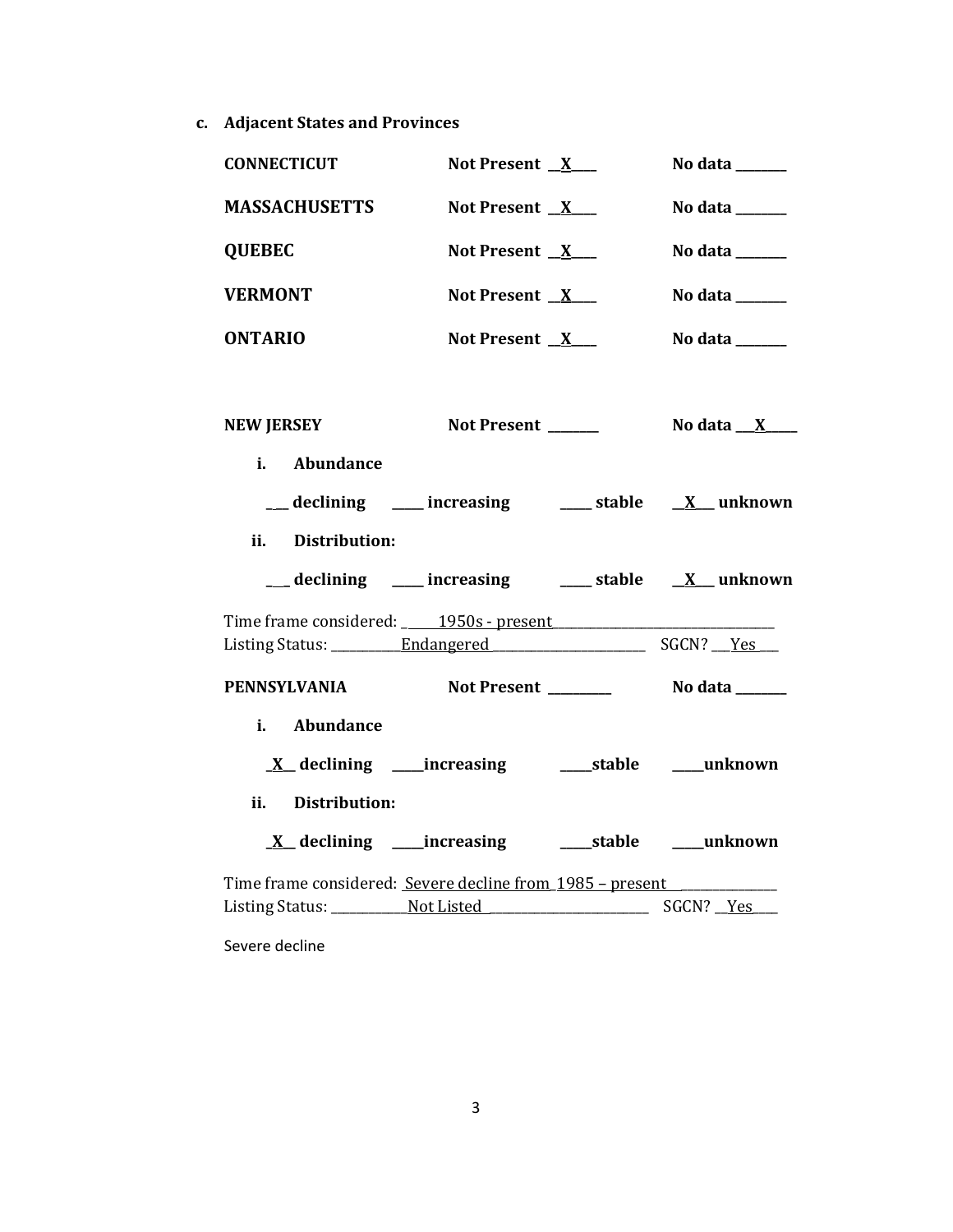| d. NEW YORK |               |  | No data                                                     |
|-------------|---------------|--|-------------------------------------------------------------|
| i.          | Abundance     |  |                                                             |
|             |               |  | ____ declining ____ increasing _____ stable ___ X__ unknown |
| ii.         | Distribution: |  |                                                             |
|             |               |  | ___ declining ___ increasing ___ stable __ X_unknown        |
|             |               |  | Time frame considered: 1970 – present                       |

#### **Monitoring in New York.**

Over the course of five years, 110 Lepidoptera Species of Greatest Conservation Need identified in the SWG T-17 grant are being assessed. The southern grizzled skipper is included in this study, but has not yet been assessed (NYSDEC 2012).

#### **Trends Discussion:**

 The southern grizzled skipper was once a common species in all suitable habitat locations throughout the Appalachian Mountains, but very few occurrences that were documented in or before the mid-1980s remain extant (Schweitzer et al. 2011). It disappeared from New Jersey during a brief period of widespread gypsy moth spraying in the late 1950s and 1960s, and essentially did the same in Virginia after extensive Dimilin and Btk application in the late 1980s and early 1990s (Schweitzer et al. 2011). Drought and succession in central New York has reduced available habitat for this species since the 1970s but these populations may not have ever really been established (Schweitzer et al. 2011, NatureServe 2013). Distribution was extremely scattered throughout the state with occurrences at 2 sites near Ithaca, 1 site each in Erie and Rockland counties and 1 old record for Long Island, with all specimens collected during a period of less than five years (NYNHP 2013). The pre-1963 Long Island record was probably in error for a nearby part of New Jersey or New York because no edaphic formations occur on Long Island (Schweitzer et al. 2011). The validity of reports along Lake Erie in New York and Ohio is not known, but occurrences are plausible considering populations occur near the Great Lakes in Michigan (Schweitzer et al. 2011). Long term trends estimate a decline of greater than 90% due to catastrophic declines during 1987 to 1995 from spraying and drought (NatureServe 2013).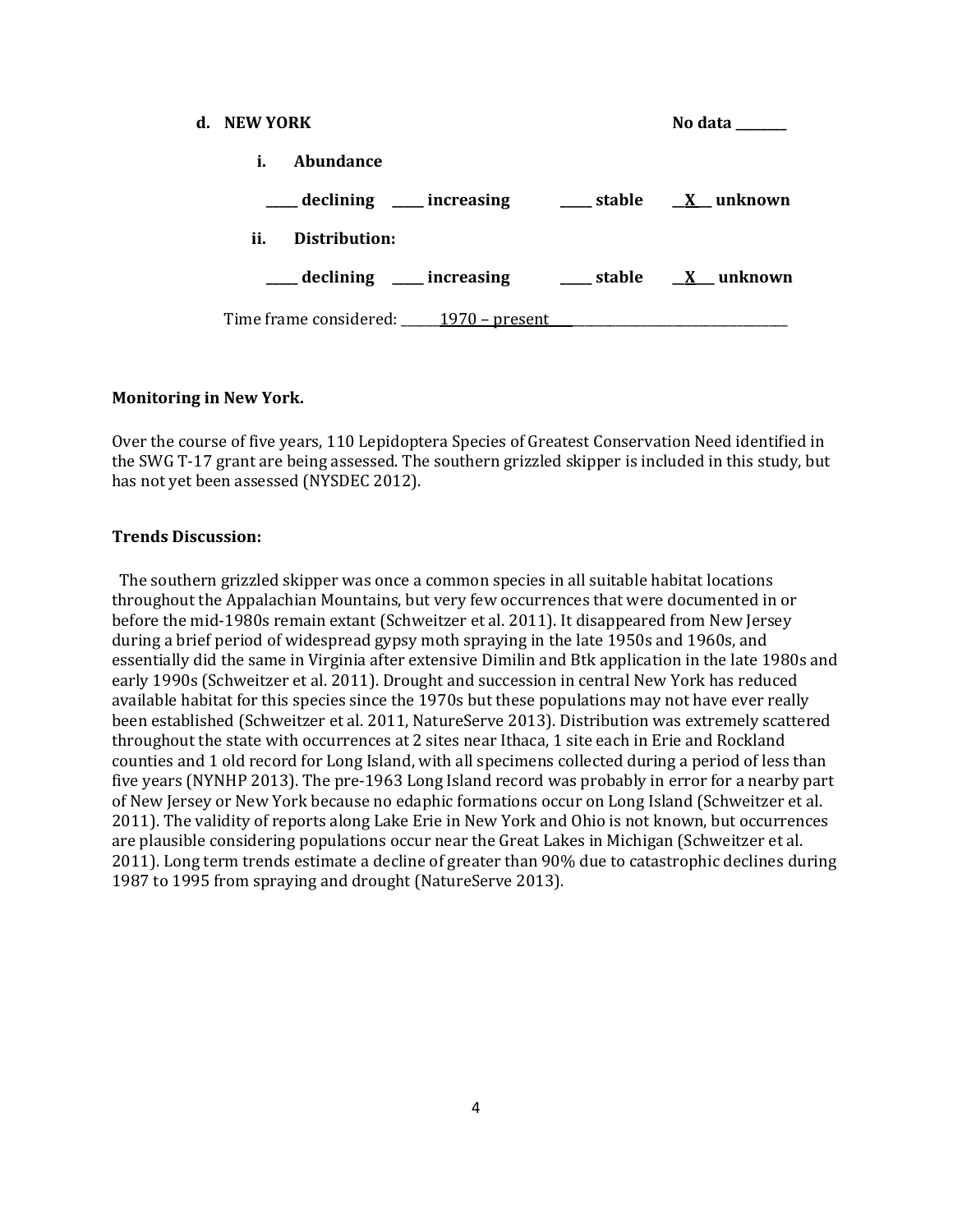

**Figure 1**. A map of the historical range of *Pyrgus wyandot* (excluding New Jersey counties)(Parshall 2002).



**Figure 2.** Conservation status of *Pyrgus wyandot* (NatureServe 2013).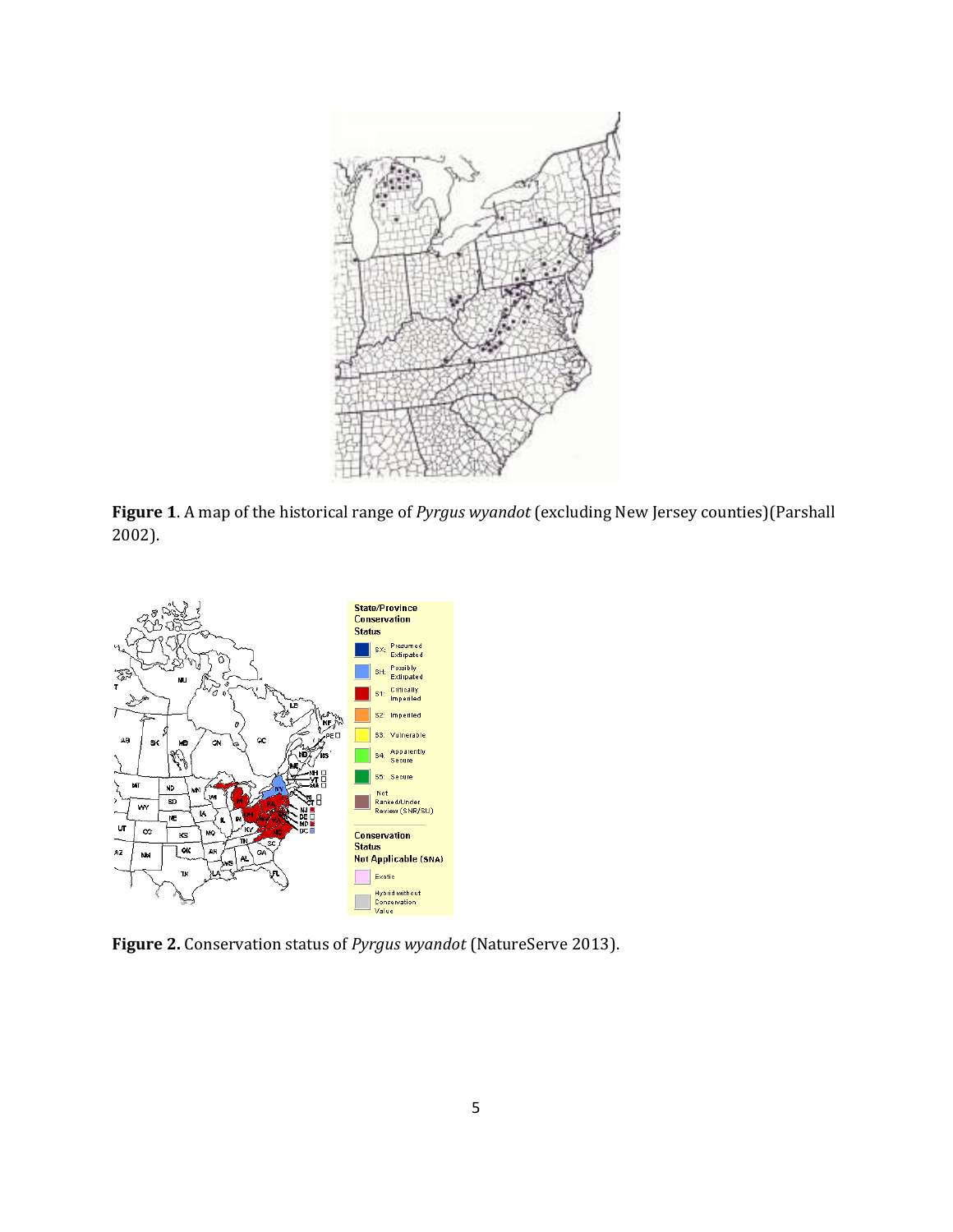# **III. New York Rarity, if known:**

| <b>Historic</b>                                                            |  | # of Animals | # of Locations                            | % of State |
|----------------------------------------------------------------------------|--|--------------|-------------------------------------------|------------|
| prior to 1970<br>prior to 1980<br>prior to 1990                            |  |              |                                           |            |
| <b>Details of historic occurrence:</b>                                     |  |              |                                           |            |
| The last record was in 1970 from Tioga and Tompkins Counties (NYNHP 2013). |  |              |                                           |            |
| <b>Current</b>                                                             |  | # of Animals | # of Locations                            | % of State |
|                                                                            |  |              |                                           |            |
| <b>Details of current occurrence:</b>                                      |  |              |                                           |            |
| There are no current records of occurrence for this species.               |  |              |                                           |            |
| New York's Contribution to Species North American Range:                   |  |              |                                           |            |
| Distribution (percent of NY where species occurs)                          |  |              | <b>Abundance</b> (within NY distribution) |            |
| $0 - 5%$<br><u>x</u>                                                       |  |              | __ abundant                               |            |
| 6-10%                                                                      |  |              | common                                    |            |
| 11-25%                                                                     |  |              | fairly common                             |            |
| 26-50%                                                                     |  |              | uncommon                                  |            |
| >50%                                                                       |  |              | X rare                                    |            |
| NY's Contribution to North American range                                  |  |              |                                           |            |
| $0 - 5%$<br><u>_X_</u>                                                     |  |              |                                           |            |
| 6-10%                                                                      |  |              |                                           |            |
| 11-25%                                                                     |  |              |                                           |            |
| 26-50%                                                                     |  |              |                                           |            |
| >50%                                                                       |  |              |                                           |            |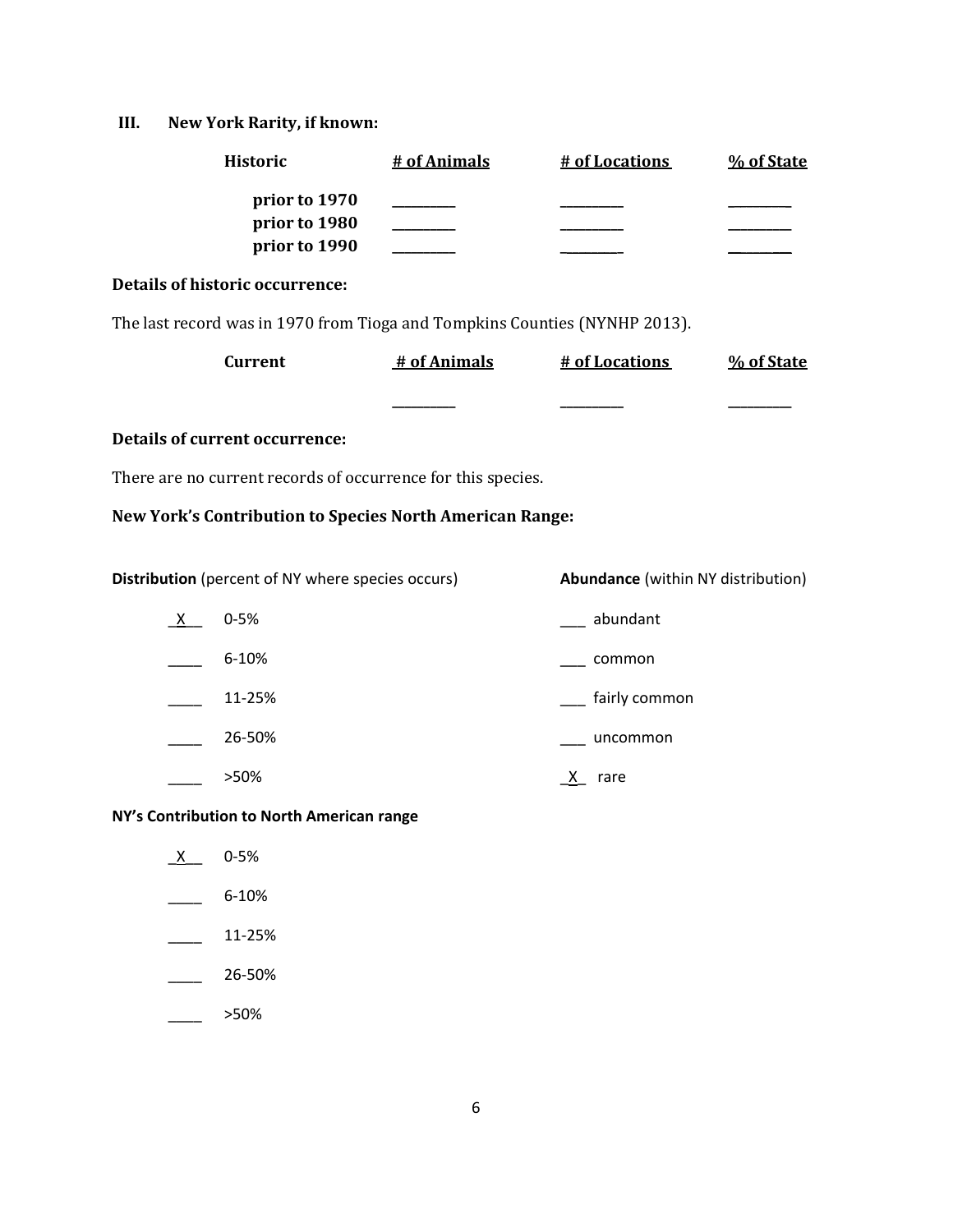**Classification of New York Range**

**\_\_\_\_\_ Core**

**\_\_X\_\_ Peripheral**

**\_\_\_\_\_ Disjunct**

**Distance to core population:**

**\_\_\_\_\_\_\_\_\_\_\_\_\_**

## **IV. Primary Habitat or Community Type:**

- **1.** Rocky outcrop
- **2**. Powerline
- **3.** Pasture/hay
- **4.** Oak forest (open)

#### **Habitat or Community Type Trend in New York:**

| $X$ Declining                      | Stable | Increasing | Unknown |
|------------------------------------|--------|------------|---------|
| Time frame of decline/increase: __ |        |            |         |
| <b>Habitat Specialist?</b>         |        | X Yes      | No      |
| <b>Indicator Species?</b>          |        | <b>Yes</b> | No.     |

#### **Habitat Discussion:**

Typical habitat for the southern grizzled skipper in New York is trap rock glades, shale barrens, and associated forest openings on other types of rocky outcrops (Schweitzer et al. 2011). Other important habitats are pastures, relatively open oak woods, and powerlines on south to west facing shale slopes, always with abundant bare rock or soil (NatureServe 2013). This species occurs in disturbed as well as natural habitats, including early and successional forest habitat where presence was recorded near Ithaca in the 1960s (Schweitzer et al. 2011). Adults seldom occur more than 30 meters from woods and sometimes occur in forested areas before the canopy becomes too dense (NYNHP 2013). Larvae feed almost exclusively on dwarf cinquefoil (*Potentilla canadensis)* and a variety of spring flowers are used for nectar, including pussytoes (*Antennaria*), moss phlox (*Phlox subulata*) and bird's foot violet (*Viola pedata*). Because larvae occur almost entirely in open, exposed microhabitats within forest types that are highly vulnerable to gypsy moth outbreaks, this is one of the most vulnerable species to spraying. Although the required food plants are very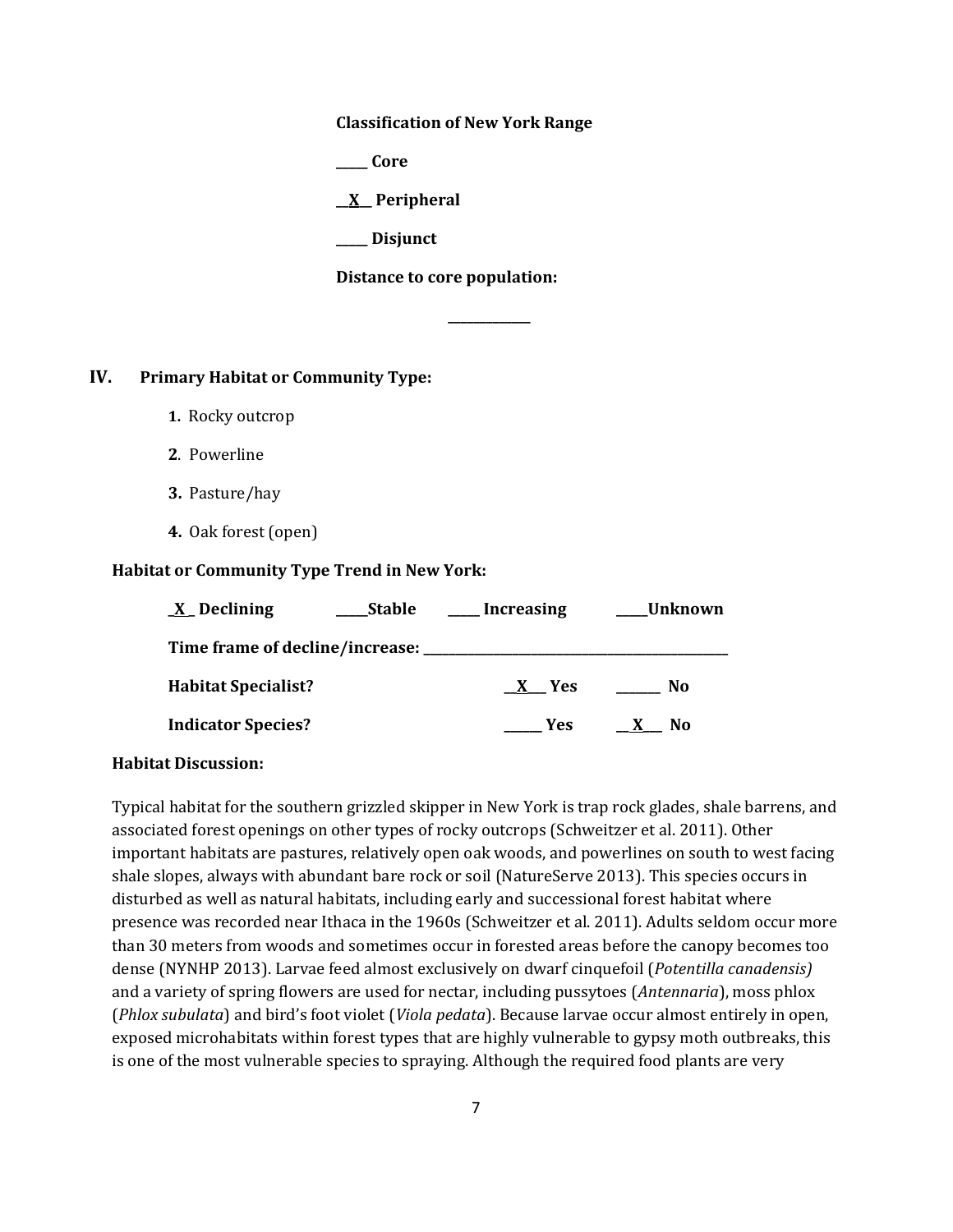common, this species is nearly restricted to a narrow range of hot rock outcrop habitat (NatureServe 2013).

## **V. New York Species Demographics and Life History**

**\_\_X\_\_ Breeder in New York \_X\_\_ Summer Resident \_X \_\_ Winter Resident \_\_\_\_\_ Anadromous \_\_\_\_\_ Non-breeder in New York \_\_\_\_\_ Summer Resident \_\_\_\_\_ Winter Resident \_\_\_\_\_ Catadromous \_\_\_\_\_ Migratory only \_\_\_\_\_Unknown**

#### **Species Demographics and Life History Discussion:**

The southern grizzled skipper has one generation, usually appearing in New York during late April to mid-May, with adults observed flying in May (Schweitzer et al. 2011). Eggs are deposited singly on the underside of host plant leaves, hatching within eight to ten days depending on the temperature (Parshall 2002). The larval period is approximately 100 days, beginning at the end of the adult season, and larvae remain on food plants at all hours (NatureServe 2013). Outside of Michigan, larvae feed exclusively on dwarf cinquefoil (*Potentilla canadensis*) and a variety of flowers are utilized by adults for nectar. Pupation takes place in late summer in a sealed leaf shelter build close to the ground (Parshall 2002).

## **VI. Threats:**

The southern grizzled skipper population was largely reduced by gypsy moth spraying, eliminating most known Appalachian populations from about 1985-1992 (NatureServe 2013). Drought has reduced available host food plants in some areas of the range, particularly in West Virginia (NatureServe 2013). Habitat destruction and development have also isolated populations, leading to low numbers (NatureServe 2013). Herbicide application in powerline cuts may also be a threat as powerline corridors were major habitats in the 1980s and will be important in the future if the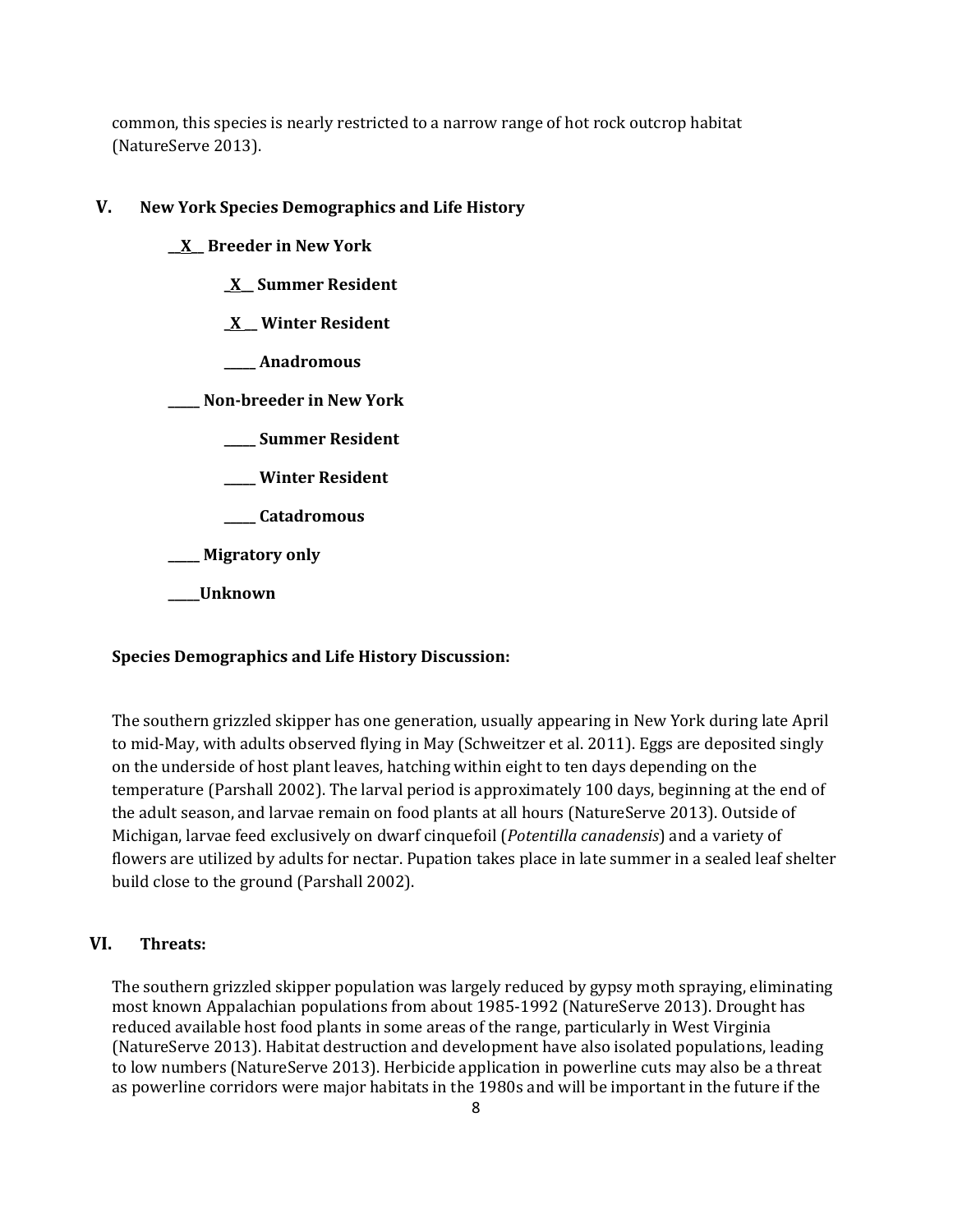species recovers (NatureServe 2013). The likely cause of central New York population disappearance was succession of open habitats (Schweitzer et al. 2011). Collection was apparently not a factor in the crash of this species, but would constitute a threat to remaining colonies (NatureServe 2013). Fire suppression has been a threat to the Michigan portion of the population, but fire as a management tool can also be harmful to larval and egg stages and sites with colonies present should not be burned (Parshall 2002). Drought has already decreased populations in some portions of this species' range, and climate change may exacerbate drought conditions, further reducing suitable habitat.

## **Are there regulatory mechanisms that protect the species or its habitat in New York?**

**\_\_\_\_\_\_\_ No \_\_\_\_\_ Unknown**

**\_\_X\_\_\_ Yes** 

The grizzled skipper is listed as an endangered species in New York and is protected by Environmental Conservation Law (ECL) section 11-0535 and the New York Code of Rules and Regulations (6 NYCRR Part 182). A permit is required for any proposed project that may result in a take of a species listed as Threatened or Endangered, including, but not limited to, actions that may kill or harm individual animals or result in the adverse modification, degradation or destruction of habitat occupied by the listed species.

## **Describe knowledge of management/conservation actions that are needed for recovery/conservation, or to eliminate, minimize, or compensate for the identified threats:**

Conservation actions following IUCN taxonomy are categorized in the table.

| <b>Conservation Actions</b>    |                                      |  |
|--------------------------------|--------------------------------------|--|
| <b>Action Category</b>         | <b>Action</b>                        |  |
| Law and Policy                 | Policies and Regulations             |  |
| <b>Education and Awareness</b> | Training                             |  |
| <b>Education and Awareness</b> | Awareness & Communications           |  |
| Land/Water Protection          | Site/Area Protection                 |  |
| Land/Water Protection          | Resource/Habitat Protection          |  |
| Land/Water Management          | Site/Area Management                 |  |
| Land/Water Management          | Invasive/Problematic Species Control |  |
| Land/Water Protection          | Site/Area Protection                 |  |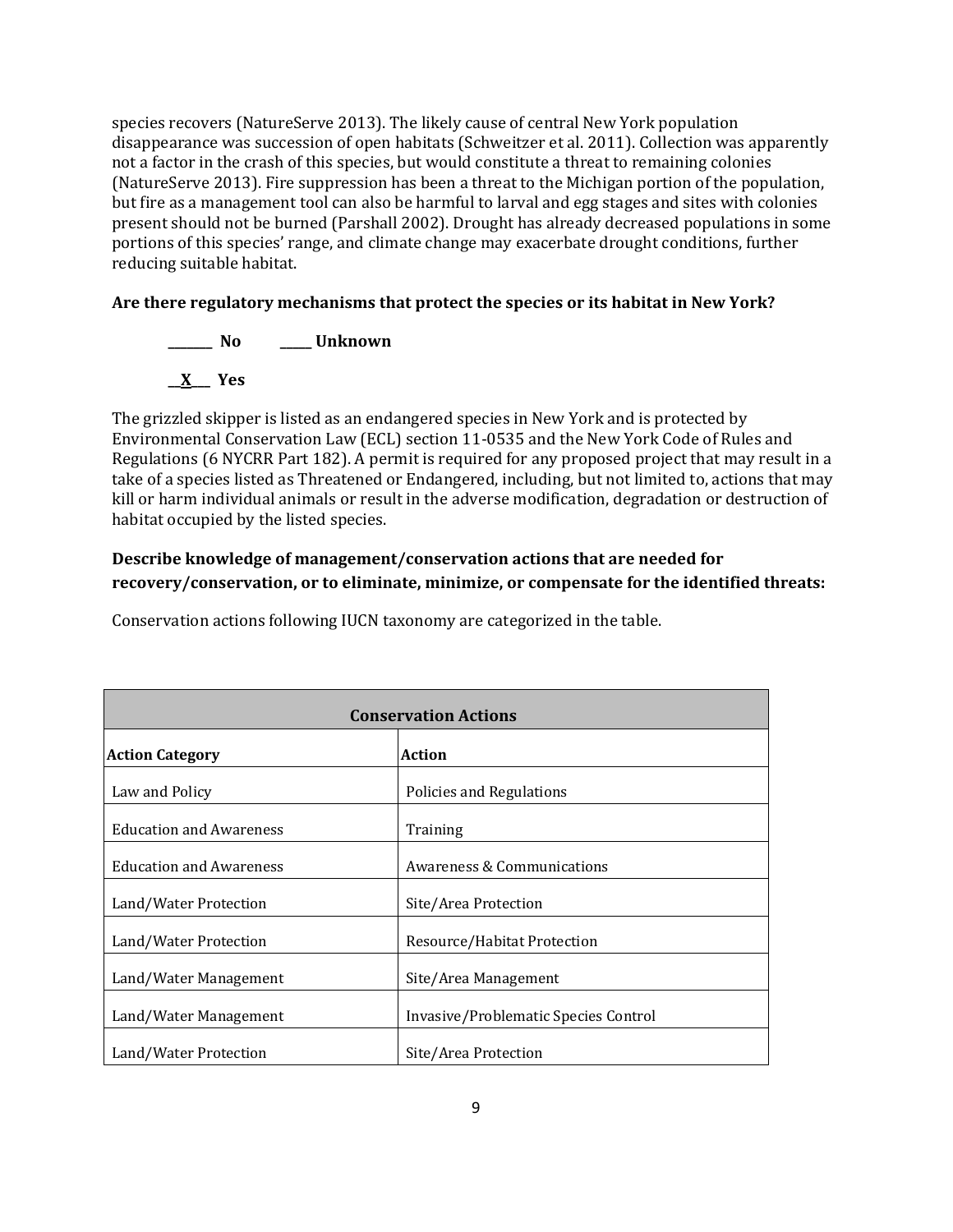The Comprehensive Wildlife Conservation Strategy (NYSDEC 2005) includes recommendations for the following actions for other butterflies, and for the southern grizzled skipper in particular.

#### **Fact sheet:**

Develop fact sheets and other outreach material to educate the public about species at risk Lepidoptera.

#### **Habitat management:**

Determine best management regimes for species in each locality.

#### **Habitat research:**

- Determine precise habitat needs of all life stages.
- Ascertain food plants.
- Determine the relationship between food availability and species numbers.

#### **Invasive species control:**

- \_\_\_\_ Identify species which impact negatively on butterfly populations.
- Determine the best control method for those exotic species with minimal repercussions for butterfly populations.

## **Life history research:**

- \_\_\_\_ Investigate the metapopulation dynamics of those species which appear to have distinct populations.
- Establish the duration of all life stages.
- Taxonomic research for related species.

#### **Other action:**

- \_\_\_\_ Determine the actual sensitivity of species to chemical formulations, particularly diflubenzuron and other commonly used agricultural pesticides.
- Determine the effect of Bacillus thuringiensis kurstaki (BTK) used in Gypsy moth sprayings on various species.

## **Population monitoring:**

\_\_\_\_ Inventory of species within historical range.

## **Statewide baseline survey:**

Survey all species to more adequately define the list of species that need to be addressed.

#### **VII. References**

NatureServe. 2013. NatureServe Explorer: An online encyclopedia of life [web application]. Version 7.1. NatureServe, Arlington, Virginia. Available http://www.natureserve.org/explorer. Accessed: May 3, 2013.

New York Natural Heritage Program. 2013. Element Occurrence Database. New York State Department of Environmental Conservation. Albany, NY.

New York State Department of Environmental Conservation (NYSDEC). 2012. State wildlife grant T-17: baseline survey of Lepidoptera species of greatest conservation need. Annual Progress Report to USFWS. Albany, NY.